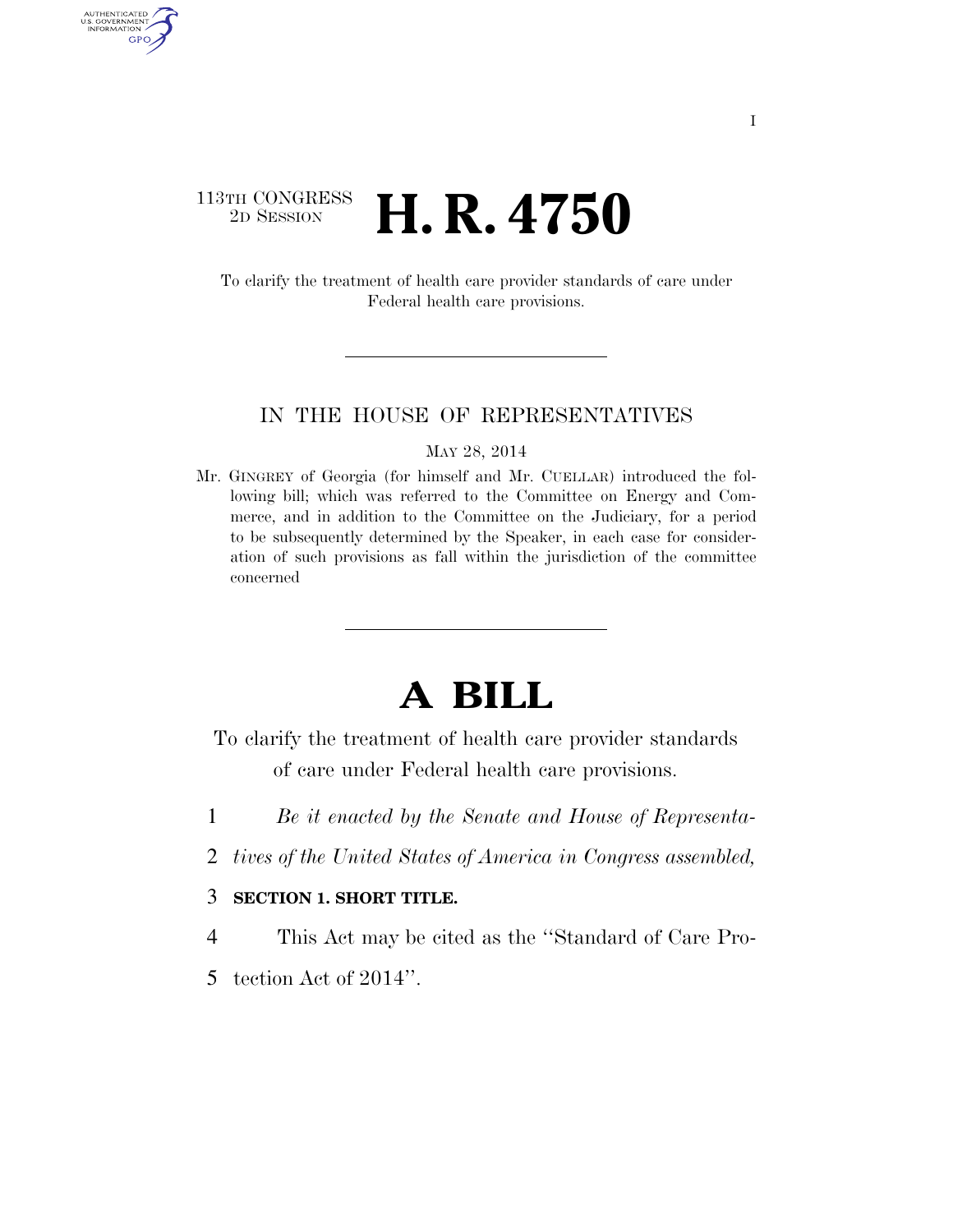# **CARE PROVIDER STANDARDS OF CARE.**

 (a) MAINTENANCE OF STATE STANDARDS.—The de- velopment, recognition, or implementation of any guideline or other standard under any Federal health care provision shall not be construed—

 (1) to establish the standard of care or duty of care owed by a health care provider to a patient in any medical malpractice or medical product liability action or claim; or

 (2) to preempt any standard of care or duty of care, owed by a health care provider to a patient, duly established under State or common law.

(b) DEFINITIONS.—For purposes of this Act:

 (1) FEDERAL HEALTH CARE PROVISION.—The term ''Federal health care provision'' means any provision of the Patient Protection and Affordable Care Act (Public Law 111–148), title I or subtitle B of title II of the Health Care and Education Rec- onciliation Act of 2010 (Public Law 111–152), or 21 title XVIII or XIX of the Social Security Act.

 (2) HEALTH CARE PROVIDER.—The term ''health care provider'' means any individual or enti-ty—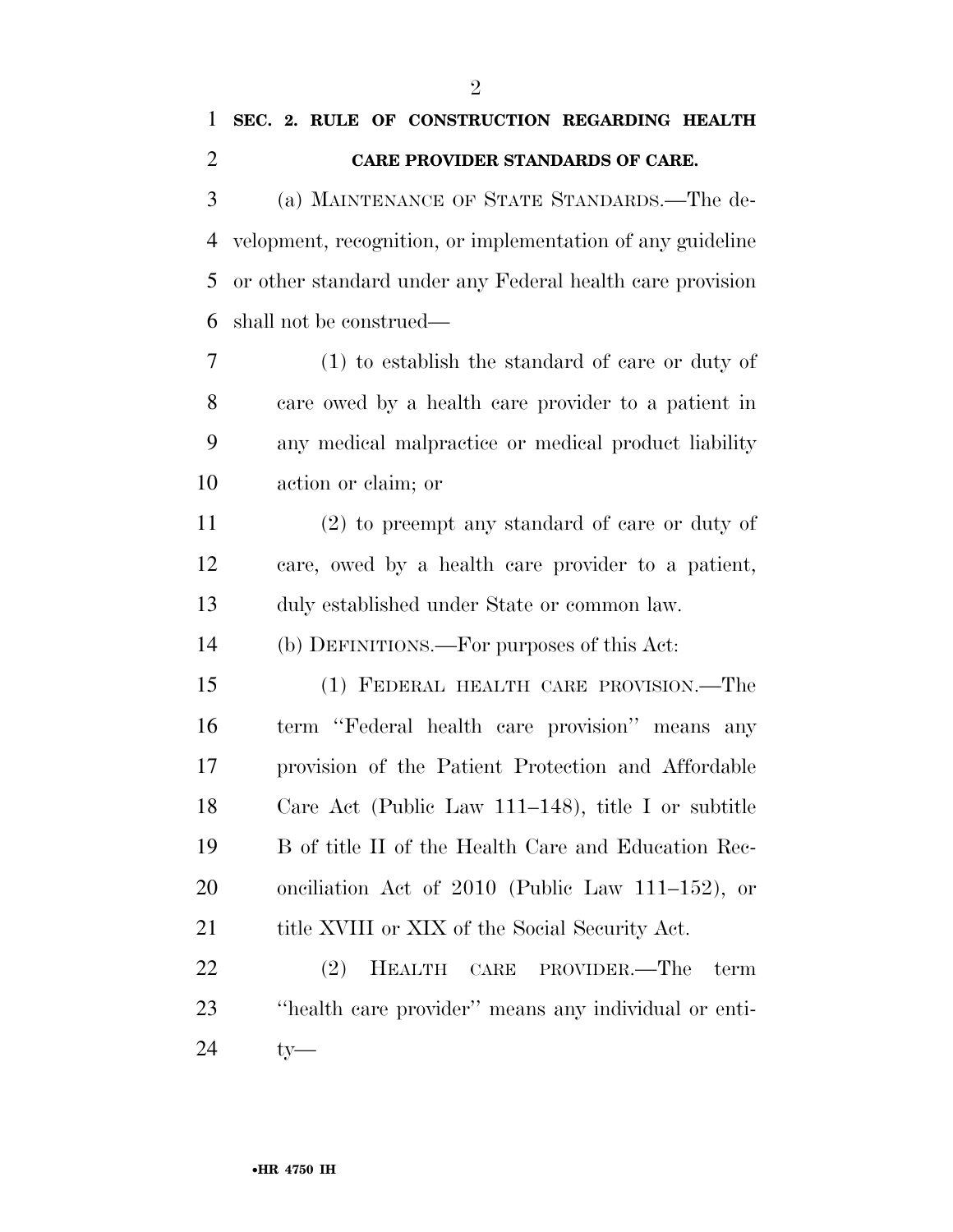| $\mathbf{1}$   | (A) licensed, registered, or certified under            |
|----------------|---------------------------------------------------------|
| $\overline{2}$ | Federal or State laws or regulations to provide         |
| 3              | health care services; or                                |
| $\overline{4}$ | (B) required to be so licensed, registered,             |
| 5              | or certified but that is exempted by other stat-        |
| 6              | ute or regulation.                                      |
| 7              | (3) MEDICAL MALPRACTICE OR MEDICAL PROD-                |
| 8              | UCT LIABILITY ACTION OR CLAIM.—The term "med-           |
| 9              | ical malpractice or medical product liability action or |
| 10             | claim" means a medical malpractice action or claim      |
| 11             | (as defined in section $431(7)$ of the Health Care      |
| 12             | Quality Improvement Act of 1986 (42 U.S.C.              |
| 13             | $11151(7)$ ) and includes a liability action or claim   |
| 14             | relating to a health care provider's prescription or    |
| 15             | provision of a drug, device, or biological product (as  |
| 16             | such terms are defined in section 201 of the Federal    |
| 17             | Food, Drug, and Cosmetic Act or section 351 of the      |
| 18             | Public Health Service Act).                             |
| 19             | (4) STATE The term "State" includes the                 |

 (4) STATE.—The term ''State'' includes the District of Columbia, Puerto Rico, and any other commonwealth, possession, or territory of the United States.

### **SEC. 3. PRESERVATION OF STATE LAW.**

 No provision of the Patient Protection and Affordable Care Act (Public Law 111–148), title I or subtitle B of